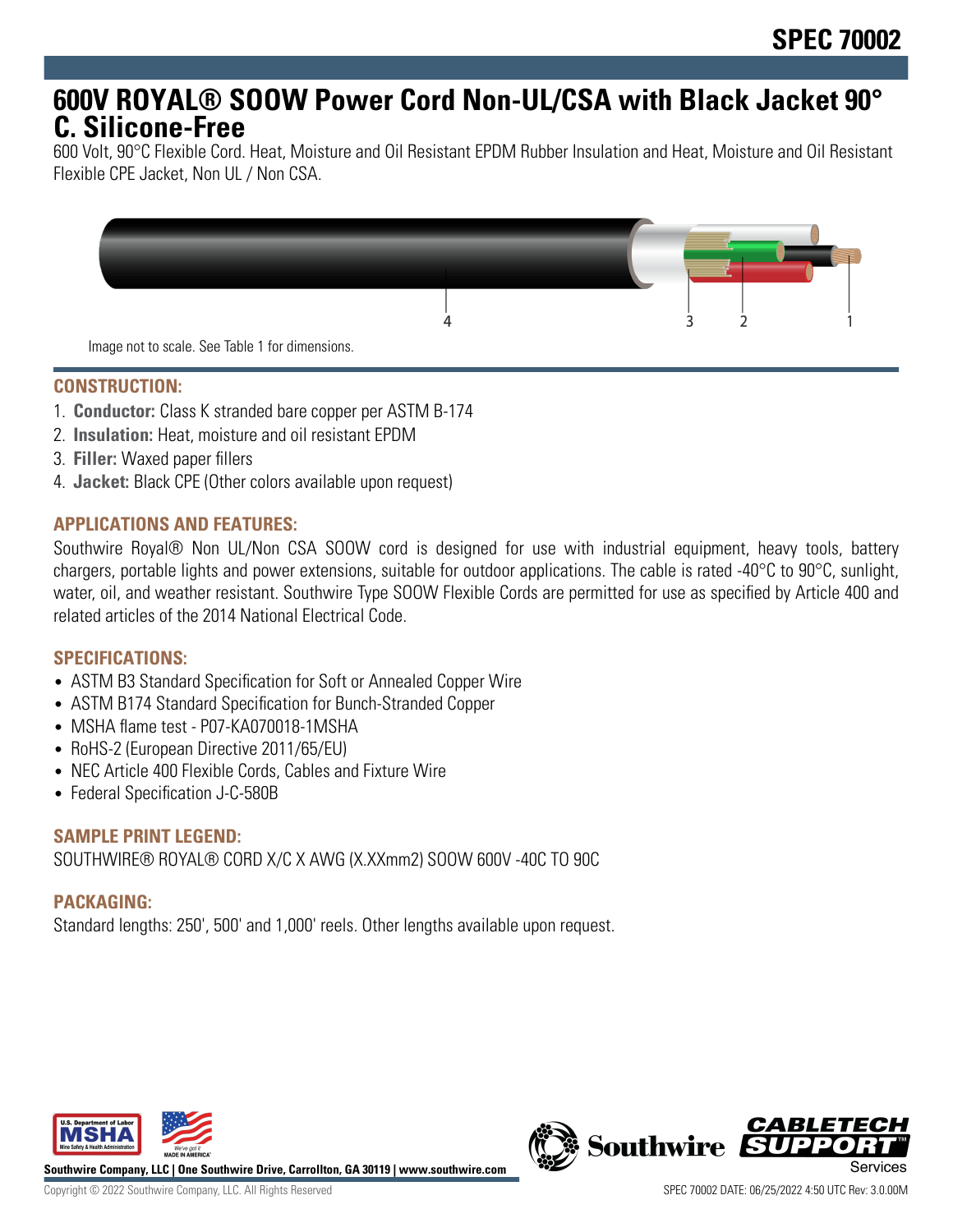## **Table 1 – Weights and Measurements**

|            |        |                |                |                | Stock Number CCI Part # Cond. Size Cond. Number Cond. Strands Insul. Thickness Approx. OD Approx. Weight Ampacity * DC Resistance |      |           |     |                  |
|------------|--------|----------------|----------------|----------------|-----------------------------------------------------------------------------------------------------------------------------------|------|-----------|-----|------------------|
|            |        | AWG/Kcmil      | Count          | $# \times$ AWG | mil                                                                                                                               | inch | lb/1000ft | Amp | $\Omega/1000$ ft |
| 569972     | 822220 | 8              | $\overline{2}$ | 133/0.0106     | 50                                                                                                                                | 0.63 | 274       | 40  | 0.72             |
| 558088     | 822320 | 8              | 3              | 133/0.0106     | 50                                                                                                                                | 0.65 | 302       | 40  | 0.72             |
| 558093     | 822420 | 8              | $\overline{4}$ | 133/0.0106     | 50                                                                                                                                | 0.71 | 443       | 35  | 0.72             |
| 558105     | 822470 | 8              | 5              | 133/0.0106     | 50                                                                                                                                | 0.83 | 506       | 28  | 0.72             |
| 569973     | 822221 | 6              | $\overline{2}$ | 133/0.0141     | 50                                                                                                                                | 0.72 | 351       | 55  | 0.4              |
| 558092     | 822321 | 6              | 3              | 133/0.0141     | 50                                                                                                                                | 0.73 | 468       | 55  | 0.4              |
| 558091     | 822421 | 6              | $\overline{4}$ | 133/0.0141     | 50                                                                                                                                | 0.8  | 626       | 45  | 0.4              |
| 558161     | 822521 | 6              | 5              | 133/0.0141     | 60                                                                                                                                | 0.94 | 780       | 36  | 0.4              |
| <b>TBA</b> | 822222 | 4              | $\overline{2}$ | 133/0.0171     | 60                                                                                                                                | 0.67 | 478       | 70  | 0.4              |
| 558137     | 822322 | 4              | 3              | 133/0.0171     | 50                                                                                                                                | 0.82 | 664       | 70  | 0.27             |
| 558090     | 822422 | 4              | $\overline{4}$ | 133/0.0171     | 50                                                                                                                                | 0.95 | 869       | 60  | 0.27             |
| 569975     | 822552 | 4              | 5              | 133/0.0171     | 50                                                                                                                                | 1.03 | 1032      | 48  | 0.27             |
| 558136     | 822323 | $\overline{2}$ | 3              | 133/0.0220     | 50                                                                                                                                | 0.98 | 1062      | 95  | 0.16             |
| 558089     | 822423 | $\overline{2}$ | 4              | 133/0.0220     | 50                                                                                                                                | 1.09 | 1286      | 80  | 0.16             |
| 569976     | 822553 | $\overline{2}$ | 5              | 133/0.0220     | 50                                                                                                                                | 1.32 | 1606      | 64  | 0.16             |

All dimensions are nominal and subject to normal manufacturing tolerances

◊ Cable marked with this symbol is a standard stock item

\* Ampacities are based on TABLE 400.5(A)of the 2014 National Electrical Code and CEC Table 12.

#### **Table 2 – Weights and Measurements (Metric)**

|            |        |                |                |                | Stock Number CCI Part # Cond. Size Cond. Number Cond. Strands Insul. Thickness Approx. OD Approx. Weight Ampacity * DC Resistance |       |       |     |              |
|------------|--------|----------------|----------------|----------------|-----------------------------------------------------------------------------------------------------------------------------------|-------|-------|-----|--------------|
|            |        | AWG/Kcmil      | Count          | $# \times$ AWG | mm                                                                                                                                | mm    | kg/km | Amp | $\Omega$ /km |
| 569972     | 822220 | 8              | 2              | 133/0.0106     | 1.27                                                                                                                              | 16.00 | 408   | 40  | 2.36         |
| 558088     | 822320 | 8              | 3              | 133/0.0106     | 1.27                                                                                                                              | 16.51 | 449   | 40  | 2.36         |
| 558093     | 822420 | 8              | $\overline{4}$ | 133/0.0106     | 1.27                                                                                                                              | 18.03 | 659   | 35  | 2.36         |
| 558105     | 822470 | 8              | 5              | 133/0.0106     | 1.27                                                                                                                              | 21.08 | 753   | 28  | 2.36         |
| 569973     | 822221 | 6              | $\mathfrak{p}$ | 133/0.0141     | 1.27                                                                                                                              | 18.29 | 522   | 55  | 1.31         |
| 558092     | 822321 | 6              | 3              | 133/0.0141     | 1.27                                                                                                                              | 18.54 | 696   | 55  | 1.31         |
| 558091     | 822421 | 6              | $\overline{4}$ | 133/0.0141     | 1.27                                                                                                                              | 20.32 | 932   | 45  | 1.31         |
| 558161     | 822521 | 6              | 5              | 133/0.0141     | 1.52                                                                                                                              | 23.88 | 1161  | 36  | 1.31         |
| <b>TBA</b> | 822222 | 4              | $\overline{2}$ | 133/0.0171     | 1.52                                                                                                                              | 17.02 | 711   | 70  | 1.31         |
| 558137     | 822322 | 4              | 3              | 133/0.0171     | 1.27                                                                                                                              | 20.83 | 988   | 70  | 0.89         |
| 558090     | 822422 | 4              | $\overline{4}$ | 133/0.0171     | 1.27                                                                                                                              | 24.13 | 1293  | 60  | 0.89         |
| 569975     | 822552 | 4              | 5              | 133/0.0171     | 1.27                                                                                                                              | 26.16 | 1536  | 48  | 0.89         |
| 558136     | 822323 | $\overline{2}$ | 3              | 133/0.0220     | 1.27                                                                                                                              | 24.89 | 1580  | 95  | 0.52         |
| 558089     | 822423 | 2              | 4              | 133/0.0220     | 1.27                                                                                                                              | 27.69 | 1914  | 80  | 0.52         |
| 569976     | 822553 | $\overline{2}$ | 5              | 133/0.0220     | 1.27                                                                                                                              | 33.53 | 2390  | 64  | 0.52         |